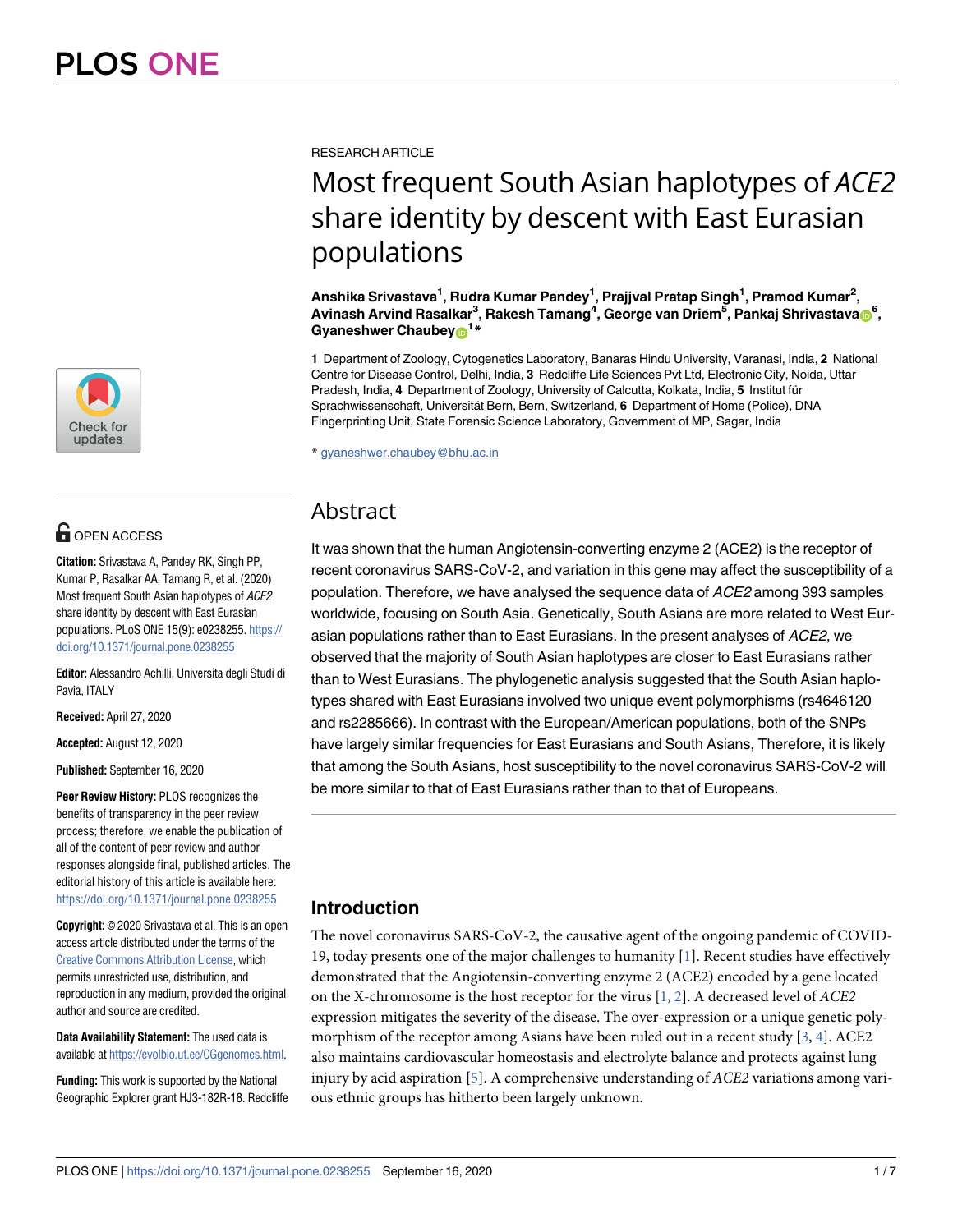<span id="page-1-0"></span>Life Sciences Pvt Ltd. India provided support in the form of salaries for author AR. The specific roles of this author is articulated in the 'author contributions' section. The funders had no role in study design, data collection and analysis, decision to publish or preparation of the manuscript.

**Competing interests:** One of our author AR is full time employee of Redcliffe Life Sciences Pvt Ltd. India. This does not alter our adherence to PLOS ONE policies on sharing data and materials.

The South Asia subcontinent harbours diverse and endogamous ethnic groups [[6](#page-5-0)]. Most of the genomes of South Asia are autochthonous but show a considerable amount of sharing with East and West Eurasia [\[7\]](#page-5-0). However, when we compare overall genome sharing with East vs. West Eurasia, South Asians show greater genetic affinity with West Eurasia  $[8-10]$ . The only exception is Tibeto-Burman speaking populations, who share a large amount of ancestry with East Eurasia [\[11\]](#page-5-0). The genetic structure of ACE2 haplotypes among South Asian populations is not known. Therefore, we have analysed the whole genome data of South Asians with respect to various world populations for ACE2 published elsewhere [[12](#page-5-0), [13](#page-5-0)] [\(S1 Table](#page-4-0)).

#### **Materials and methods**

The research has been approved by the Institutional Ethical Committee of Banaras Hindu University, Varanasi, India. To analyse the ACE2 among various populations, we have extracted the sequences from the published datasets  $[12, 13]$  $[12, 13]$  $[12, 13]$  $[12, 13]$  $[12, 13]$ , by using PLINK 1.9  $[14]$  $[14]$  $[14]$ . It has been shown that the 1000 genome dataset for South Asia does not capture the complete South Asian variation, mainly due to unsampled Austroasiatic populations [[15](#page-5-0)]. Hence, we analysed Pagani et al. [\[12\]](#page-5-0) by way of primary data and further confirmed the results with the 1000 genome data [\[13\]](#page-5-0). We extracted 447 samples designated as a diversity set panel in the Pagani et al. data [[12](#page-5-0)]. After excluding samples from Africa, Sahul and relatives up to the second degree, we used 393 samples in all our analyses [\(S1 Table](#page-4-0)). A total of 248 polymorphisms were observed in the Pagani et al. data [\[12\]](#page-5-0) [\(S2 Table\)](#page-4-0). LD maps for each of the groups were analysed from Haploview [[16](#page-5-0)] [\(S1 Fig\)](#page-4-0). For both of the datasets, we converted plink file to fasta file (ped to IUPAC) from customised script. Phasing of the data, the calculation of population-wise genetic distances, and Arlequin and Network input files were generated by DnaSP v 6  $[17]$ . The neigh-bour joining (NJ) tree was constructed by MEGA-X [[18](#page-5-0)] [\(Fig 1A](#page-2-0)). Nei's genetic distances and pairwise differences were calculated from Arlequin 3.5 [[19](#page-6-0)] and plotted by R v 3.1 [[20](#page-6-0)] [\(Fig 1B](#page-2-0) and  $S2$  Fig). Network v5 [[21](#page-6-0)] and Network publisher were used to construct the median joining (MJ) networks ([Fig 2](#page-3-0) and [S3 Fig](#page-4-0)). The spatial map of rs4646120 and rs2285666 were drawn from PGG toolkit [\(S4 Fig](#page-4-0)) [\[22\]](#page-6-0).

#### **Result and discussion**

Our pooled data have yielded 248 high quality polymorphisms [\(S2 Table](#page-4-0)). In the LD (linkage disequilibrium) plot analysis, significant LD blocks of different sizes were present among Caucasus, Central Asians, South Asians, mainland Southeast Asians, insular Southeast Asians and Siberians [\(S1 Fig](#page-4-0)). Europeans showed the lowest level of LD. We have used a haplotype based approach for the comparison. In contrast with the genome-wide analysis  $[8-10]$ , the NJ (Neighbour Joining) tree based on Fst distances clustered South Asians together with insular and mainland Southeast Asian populations (Fig  $1A$ ). This unexpected result suggested closer a genetic affinity of South Asians with East Eurasians for ACE2. The pairwise difference analysis suggested lower diversity for South Asian, Southeast Asian and Siberian populations ([Fig 1B](#page-2-0)). Similarly, the 1000 genome populations showed the lowest diversity for East Asian populations [\(S2 Fig\)](#page-4-0).

The phylogenetic analysis of various haplotypes among studied populations helped to identify the SNPs responsible for the affinity of South Asians with East Eurasians ([Fig 2](#page-3-0) and [S3](#page-4-0) [Fig\)](#page-4-0). Three major distinct haplotypes were observed. Haplotype 1 (ht1) was more common in West Eurasians, including Central Asian populations, whereas haplotype 2 (ht2) was frequent among East Eurasians, South Asians and Americans [\(Fig 2](#page-3-0) and [S3 Fig\)](#page-4-0). Haplotype 3 (ht3) was harboured mainly by East Eurasians and South Asians. The haplotype 2 (ht2) originated from SNP rs4646120, whereas ht3 was derived from SNP rs2285666. Phylogenetically both of these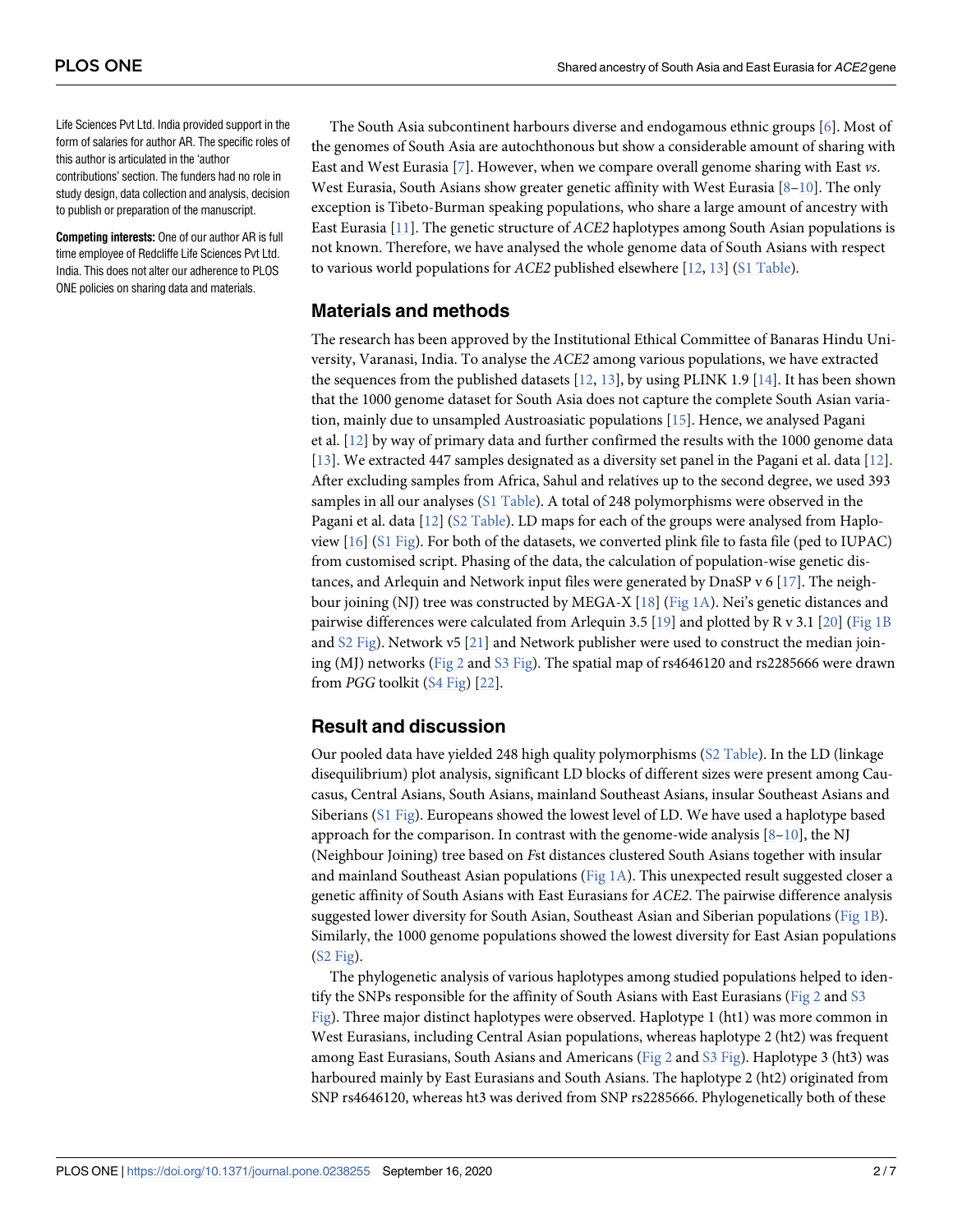<span id="page-2-0"></span>a Caucasus Europe West Asia Central Asia America г South Asia **SEA1 SEAM** Siberia E.  $0.050$ b Average number of pairwise differences populations 14 Europe 12 between 10 Caucasu West Asia  $12$ Central Asia populations 10 uth\_As within SEA\_M SEA<sub>J</sub> distance (d) Siberia America Nei's  $\overline{2}$ Asia SEA<sub>M</sub> Europe Vest Asia iouth Asis SEA. iberia

**[Fig 1.](#page-1-0)** a) The Neighbour-Joining (NJ) tree showing the genetic relationship of the studied populations. The figure was drawn from the Fst distances obtained from the haplotype analysis of Eurasian populations. b) Heat map showing the intra- and inter-population variation measured by average pairwise sequence differences of the ACE2 gene. The average pairwise differences between populations are shown in the upper triangle of the matrix (green). The average number of pairwise differences within each population group are shown along the diagonal (orange). The differences between populations based on Nei's genetic distances are depicted in lower triangle of the matrix (blue). The obtained values of various parameters have been shown at the color scales.

<https://doi.org/10.1371/journal.pone.0238255.g001>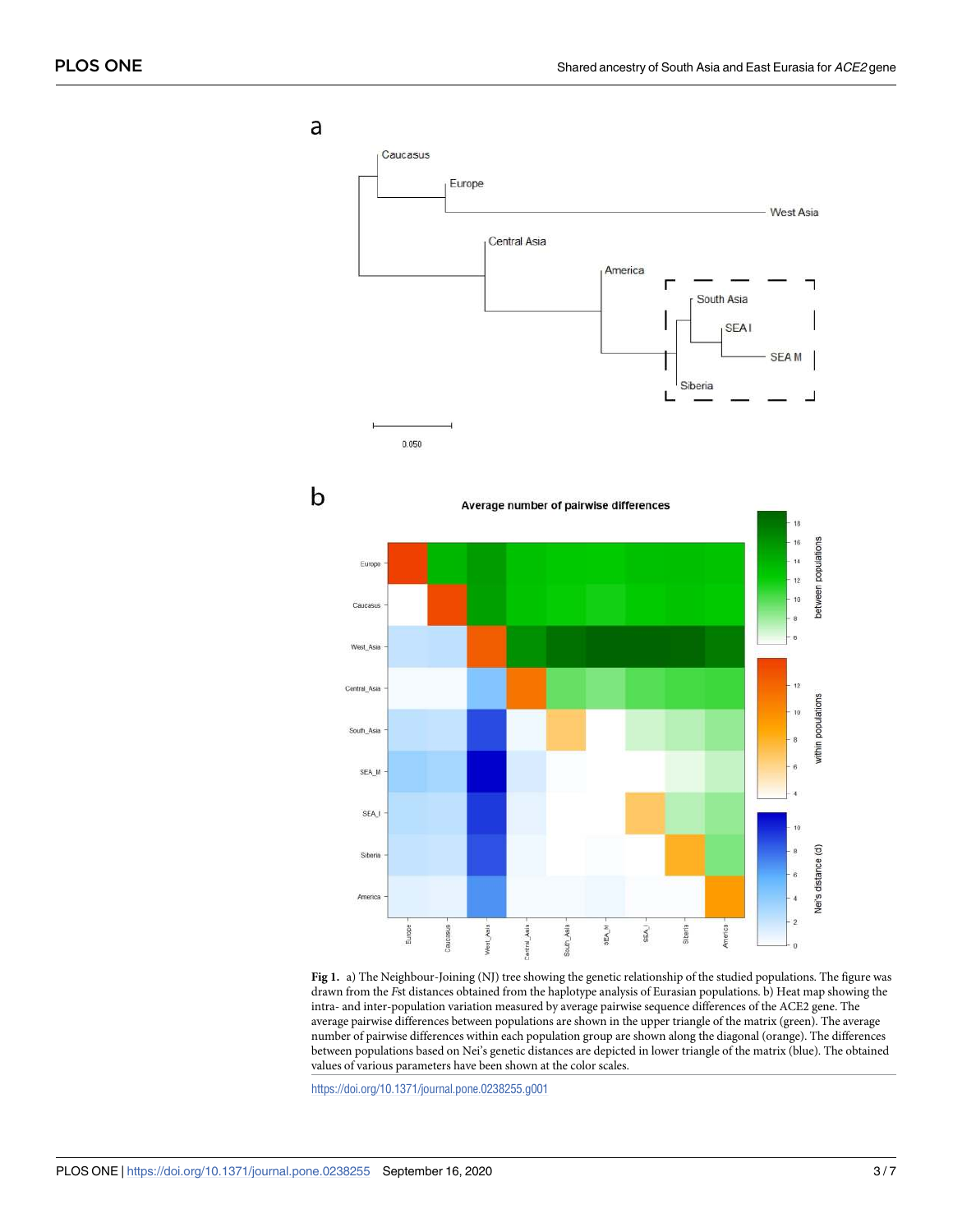<span id="page-3-0"></span>

**[Fig 2.](#page-1-0) The median joining (MJ) network of 142 haplotypes belonging to gene ACE2.** Circle sizes are proportional to the number of samples with that haplotype. The three most common haplotypes are marked. The three important SNPs studied in details have been marked in the figure. We used median joining method implemented in the NETWORK programme ver. 5.

<https://doi.org/10.1371/journal.pone.0238255.g002>

SNPs play a key role in the distinction between East and West Eurasian populations (Fig 2 and [S3](#page-4-0) and [S4](#page-4-0) Figs). Interestingly, the most frequent haplotypes of South Asia involve these SNPs. A recent study has also highlighted the highest frequency of this SNP (rs 2285666) among Chinese populations (0.5) as well as significant frequency differences among 1000 genome populations [\(S4 Fig\)](#page-4-0) [[4\]](#page-5-0). In our study, we also found high frequency (0.6) of this SNP among South Asians [\(S2 Table](#page-4-0) and [S4 Fig\)](#page-4-0). Moreover, we also found that a synonymous coding region variant rs35803318 was most frequent among Americans (0.15), followed by Europeans (0.055), Caucasians (0.051) and Central Asians (0.021), whilst this site was not polymorphic for West Asians, South Asians, Southeast Asians and Siberians ([S2 Table](#page-4-0)).

Phylogenetic analysis has suggested that the majority of South Asian samples share with East Eurasians the monophyletic haplotypes 2 and 3 by the unique polymorphism events (rs4646120) and (rs2285666). Recent studies have suggested that the reference allele has a reduced ACE2 expression of up to 50%, resulting in greater severity of a SARS-CoV-2 infection [\[23–25\]](#page-6-0). Additionally, a synonymous coding region variant rs35803318 was also significantly more polymorphic among Americans and Europeans than among South Asians. Hence, it is likely that among South Asians, the host susceptibility to the novel coronavirus SARS-CoV-2 more closely resembles that of East/Southeast Asians rather than that of Europeans or Americans.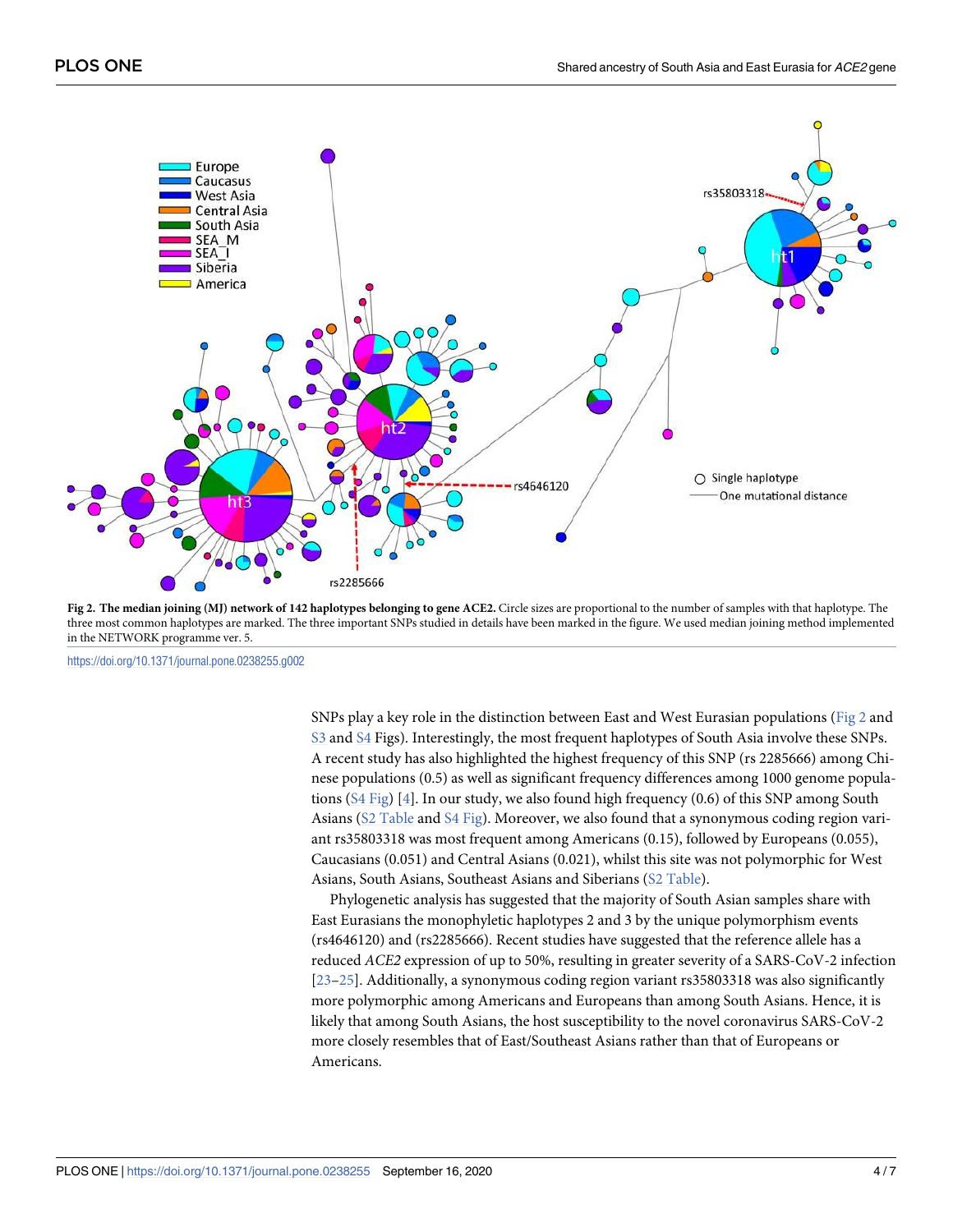#### <span id="page-4-0"></span>**Supporting information**

**[S1 Fig](http://www.plosone.org/article/fetchSingleRepresentation.action?uri=info:doi/10.1371/journal.pone.0238255.s001). The LD (linkage disequilibrium) plots of ACE2 gene of various studied popula**tions. Shading from white to red indicates the intensity of  $r^2$  from 0 to 1. Strong LD is represented by a high percentage (*>*80) and a darker red square. (TIF)

**[S2 Fig](http://www.plosone.org/article/fetchSingleRepresentation.action?uri=info:doi/10.1371/journal.pone.0238255.s002). Heat map showing the intra- and inter-population variation measured by average pairwise sequence differences of the ACE2 gene among 1000 genome populations.** The average pairwise differences between populations are shown in the upper triangle of the matrix (green). The average number of pairwise differences within each population group are shown along the diagonal (orange). The differences between populations based on Nei's genetic distances are depicted in lower triangle of the matrix (blue). The populations are grouped in to superpopulations e.g. European, South Asian, East Asian and American. (TIF)

**[S3 Fig](http://www.plosone.org/article/fetchSingleRepresentation.action?uri=info:doi/10.1371/journal.pone.0238255.s003). The median joining (MJ) network of 491 haplotypes belonging to gene ACE2 among 1000 genome populations.** Circle sizes are proportional to the number of samples with that haplotype. The three most common haplotypes are marked. All three SNPs studied in detail have been marked by arrow. We used median joining method implemented in the NETWORK programme ver. 5.



**[S4 Fig](http://www.plosone.org/article/fetchSingleRepresentation.action?uri=info:doi/10.1371/journal.pone.0238255.s004). The spatial distribution of alleles of rs4646120 and rs2285666 among 1000 genome populations.** The map was obtained from the PGG toolkit implemented in the [https://www.](https://www.pggsnv.org/) [pggsnv.org/](https://www.pggsnv.org/).

(TIF)

**[S1 Table.](http://www.plosone.org/article/fetchSingleRepresentation.action?uri=info:doi/10.1371/journal.pone.0238255.s005) The number of samples from each of the region used in the analysis.** The number of South Asian groups shown with their linguistic affiliations. (PDF)

**[S2 Table.](http://www.plosone.org/article/fetchSingleRepresentation.action?uri=info:doi/10.1371/journal.pone.0238255.s006) The details of 248 polymorphic loci extracted from analysed data.** The frequencies of alternate alleles for each loci and group have been mentioned in the table. The three important SNPs studied in details have been highlighted. (XLSX)

#### **Acknowledgments**

We thank to both of the reviewers and the Editor for their constructive suggestions.

#### **Author Contributions**

**Conceptualization:** Rakesh Tamang, Gyaneshwer Chaubey.

- **Data curation:** Rudra Kumar Pandey, Prajjval Pratap Singh, Pramod Kumar, Avinash Arvind Rasalkar, Gyaneshwer Chaubey.
- **Formal analysis:** Anshika Srivastava, Rudra Kumar Pandey, Pankaj Shrivastava, Gyaneshwer Chaubey.

**Investigation:** Pramod Kumar, Rakesh Tamang, Gyaneshwer Chaubey.

**Project administration:** Gyaneshwer Chaubey.

**Supervision:** Gyaneshwer Chaubey.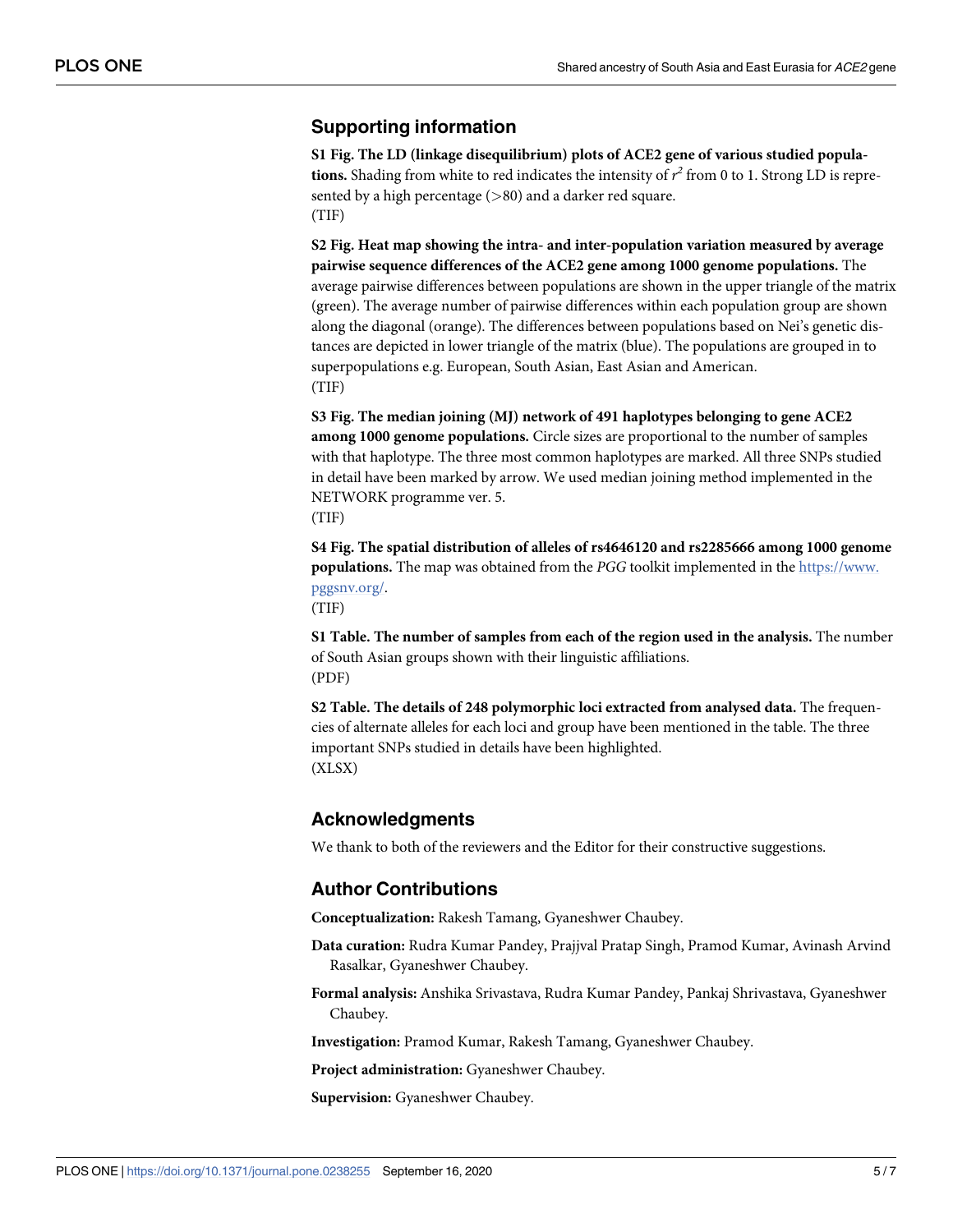<span id="page-5-0"></span>**Validation:** Rudra Kumar Pandey, Prajjval Pratap Singh.

**Writing – original draft:** Anshika Srivastava, Gyaneshwer Chaubey.

**Writing – review & editing:** Prajjval Pratap Singh, Pramod Kumar, George van Driem.

#### **References**

- **[1](#page-0-0).** Lu R, Zhao X, Li J, Niu P, Yang B, Wu H, et al. Genomic characterisation and epidemiology of 2019 novel coronavirus: implications for virus origins and receptor binding. The Lancet. 2020; 395:565–74.
- **[2](#page-0-0).** Zhou P, Yang X-L, Wang X-G, Hu B, Zhang L, Zhang W, et al. A pneumonia outbreak associated with a new coronavirus of probable bat origin. Nature. 2020; 579:270–3. [https://doi.org/10.1038/s41586-020-](https://doi.org/10.1038/s41586-020-2012-7) [2012-7](https://doi.org/10.1038/s41586-020-2012-7) PMID: [32015507](http://www.ncbi.nlm.nih.gov/pubmed/32015507)
- **[3](#page-0-0).** Chen Y, Shan K, Qian W, Qian W. Asians do not exhibit elevated expression or unique genetic polymorphisms for ACE2, the cell-entry receptor of SARS-CoV-2. Preprints 2020. 2020020258 [https://doi.org/](https://doi.org/10.20944/preprints202002.0258.v2) [10.20944/preprints202002.0258.v2](https://doi.org/10.20944/preprints202002.0258.v2)
- **[4](#page-0-0).** Cao Y, Li L, Feng Z, Wan S, Huang P, Sun X, et al. Comparative genetic analysis of the novel coronavirus (2019-nCoV/SARS-CoV-2) receptor ACE2 in different populations. Cell Discov. 2020; 6:1–4. <https://doi.org/10.1038/s41421-019-0132-8>
- **[5](#page-0-0).** Yang J, Zheng Y, Gou X, Pu K, Chen Z, Guo Q, et al. Prevalence of comorbidities in the novel Wuhan coronavirus (COVID-19) infection: a systematic review and meta-analysis. Int J Infect Dis. 2020.
- **[6](#page-1-0).** Nakatsuka N, Moorjani P, Rai N, Sarkar B, Tandon A, Patterson N, et al. The promise of discovering population-specific disease-associated genes in South Asia. Nat Genet. 2017; 49:1403. [https://doi.org/](https://doi.org/10.1038/ng.3917) [10.1038/ng.3917](https://doi.org/10.1038/ng.3917) PMID: [28714977](http://www.ncbi.nlm.nih.gov/pubmed/28714977)
- **[7](#page-1-0).** Chaubey G, Metspalu M, Kivisild T, Villems R. Peopling of South Asia: investigating the caste-tribe continuum in India. BioEssays News Rev Mol Cell Dev Biol. 2007; 29:91–100.
- **[8](#page-1-0).** Xing J, Watkins WS, Hu Y, Huff CD, Sabo A, Muzny DM, et al. Genetic diversity in India and the inference of Eurasian population expansion. Genome Biol. 2010; 11:R113. [https://doi.org/10.1186/gb-2010-](https://doi.org/10.1186/gb-2010-11-11-r113) [11-11-r113](https://doi.org/10.1186/gb-2010-11-11-r113) PMID: [21106085](http://www.ncbi.nlm.nih.gov/pubmed/21106085)
- **9.** Metspalu M, Romero IG, Yunusbayev B, Chaubey G, Mallick CB, Hudjashov G, et al. Shared and unique components of human population structure and genome-wide signals of positive selection in South Asia. Am J Hum Genet. 2011; 89:731–44. <https://doi.org/10.1016/j.ajhg.2011.11.010> PMID: [22152676](http://www.ncbi.nlm.nih.gov/pubmed/22152676)
- **[10](#page-1-0).** Reich D, Thangaraj K, Patterson N, Price AL, Singh L. Reconstructing Indian population history. Nature. 2009; 461:489–94. <https://doi.org/10.1038/nature08365> PMID: [19779445](http://www.ncbi.nlm.nih.gov/pubmed/19779445)
- **[11](#page-1-0).** Chaubey G, Metspalu M, Choi Y, Mägi R, Romero IG, Soares P, et al. Population Genetic Structure in Indian Austroasiatic speakers: The Role of Landscape Barriers and Sex-specific Admixture. Mol Biol Evol. 2011; 28:1013–24. <https://doi.org/10.1093/molbev/msq288> PMID: [20978040](http://www.ncbi.nlm.nih.gov/pubmed/20978040)
- [12](#page-1-0). Pagani L, Lawson DJ, Jagoda E, Mörseburg A, Eriksson A, Mitt M. Genomic analyses inform on migration events during the peopling of Eurasia. Nature. 2016;538. <https://doi.org/10.1038/nature19792> PMID: [27654910](http://www.ncbi.nlm.nih.gov/pubmed/27654910)
- **[13](#page-1-0).** 1000 Genomes Project Consortium, Durbin RM, Abecasis GR, Altshuler DL, Auton A, Brooks LD, et al. A map of human genome variation from population-scale sequencing. Nature. 2010; 467:1061–73. <https://doi.org/10.1038/nature09534> PMID: [20981092](http://www.ncbi.nlm.nih.gov/pubmed/20981092)
- **[14](#page-1-0).** Chang CC, Chow CC, Tellier LC, Vattikuti S, Purcell SM, Lee JJ. Second-generation PLINK: rising to the challenge of larger and richer datasets. GigaScience. 2015; 4:1–16. [https://doi.org/10.1186/2047-](https://doi.org/10.1186/2047-217X-4-1) [217X-4-1](https://doi.org/10.1186/2047-217X-4-1)
- **[15](#page-1-0).** Sengupta D, Choudhury A, Basu A, Ramsay M. Population Stratification and Underrepresentation of Indian Subcontinent Genetic Diversity in the 1000 Genomes Project Dataset. Genome Biol Evol. 2016; 8:3460–70. <https://doi.org/10.1093/gbe/evw244> PMID: [27797945](http://www.ncbi.nlm.nih.gov/pubmed/27797945)
- **[16](#page-1-0).** Barrett JC, Fry B, Maller J, Daly MJ. Haploview: analysis and visualization of LD and haplotype maps. Bioinforma Oxf Engl. 2005; 21:263–5.
- [17](#page-1-0). Rozas J, Ferrer-Mata A, Sánchez-DelBarrio JC, Guirao-Rico S, Librado P, Ramos-Onsins SE, et al. DnaSP 6: DNA sequence polymorphism analysis of large data sets. Mol Biol Evol. 2017; 34:3299–302. <https://doi.org/10.1093/molbev/msx248> PMID: [29029172](http://www.ncbi.nlm.nih.gov/pubmed/29029172)
- **[18](#page-1-0).** Kumar S, Stecher G, Li M, Knyaz C, Tamura K. MEGA X: molecular evolutionary genetics analysis across computing platforms. Mol Biol Evol. 2018; 35:1547–9. <https://doi.org/10.1093/molbev/msy096> PMID: [29722887](http://www.ncbi.nlm.nih.gov/pubmed/29722887)